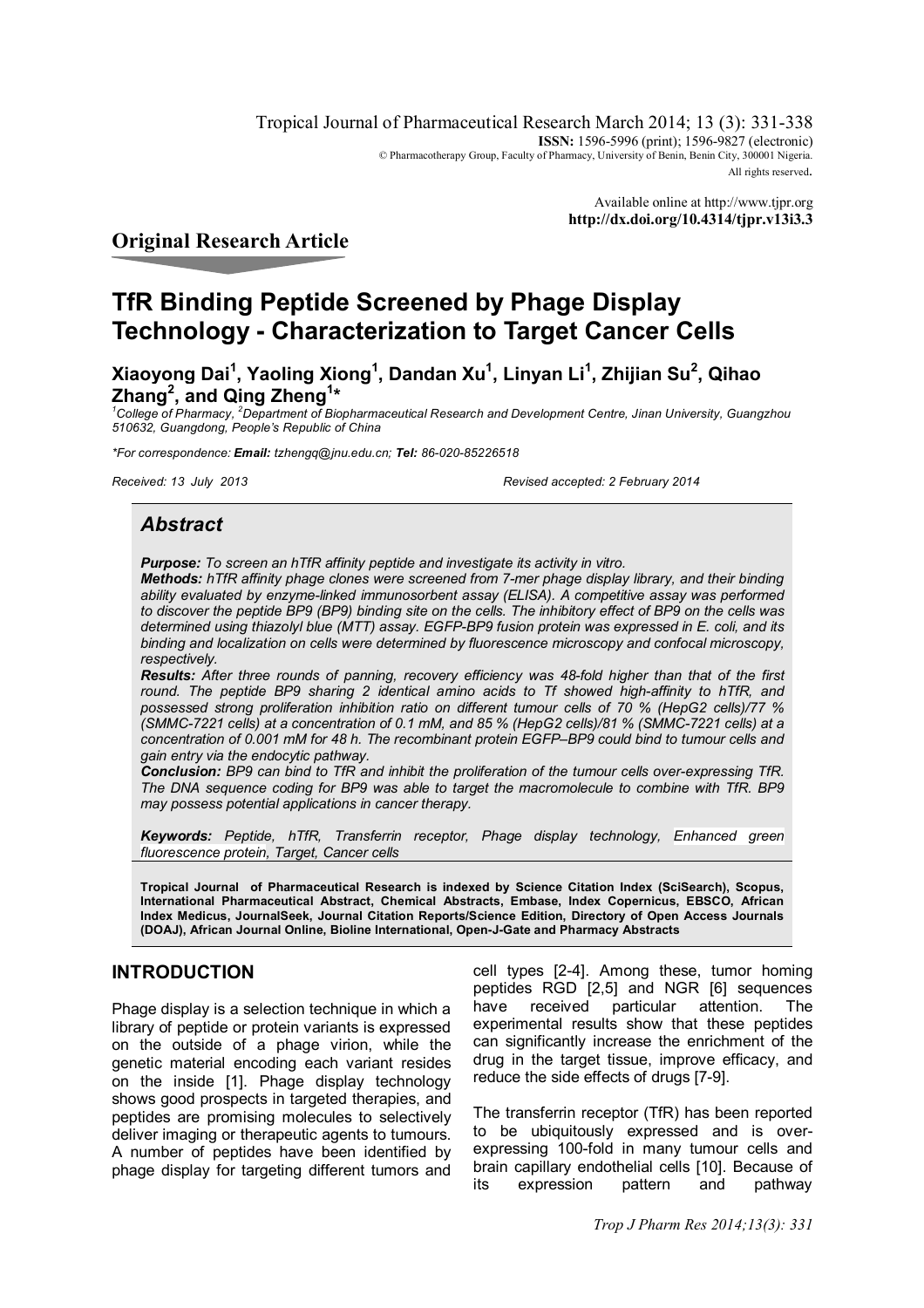characteristics, the hTfR is an attractive target for therapeutics for tumour and central nervous system diseases.

At present, scientists have succeeded in connecting many therapeutic molecules to hTfR's natural ligand transferrin (Tf) and to hTfR antibody (OX26), and they have achieved good results in oncology and central nervous system diseases [11,12]. However, the high concentration of endogenous Tf and the relatively high molar weight of Tf in blood make TfR difficult for the construction of drug delivery systems [13]. In order to identify peptides that can prevent TfR from binding to its ligand Tf, we have attempted in this study to isolate a highaffinity from a 7-mer phage display library, and the functions of peptide BP9 were further studied to evaluate its therapeutic potential in cancer treatment.

### **EXPERIMENTAL**

#### **Cell lines and regents**

BP9 peptide and FITC-BP9 peptide were synthesized by Guangzhou Teli biotechnology co., Ltd. HepG2, SMMC-7721 and L-O2 cell lines were purchased from the Type Culture Collection of the Chinese Academy of Sciences (Shanghai, China). They were all maintained at 37 °C in a humidified atmosphere of 5 %  $CO<sub>2</sub>$  and cultured in RPMI-1640 supplemented with 10 %  $(v/v)$ FBS. The hTfR (R&D, USA) was used as a target molecule. The Ph.D.-7™ Phage Display Peptide Library kit (New England Biolabs, Beverly, MA, USA) was used to screen specific peptides binding to hTfR. *E. coli* ER2738 (New England Biolabs) was used for M13 phage propagation.

#### *In vitro* **panning**

Bio-panning was performed as described below. A solution of 64 μg/ml of the hTfR in 0.1 M NaHCO<sub>3</sub> (pH 8.6) was prepared, 150 μl of this solution was added to each well in a 96-well plate and the plates incubated overnight at 4 °C. The coating solution was poured off and blocking buffer bovine serum albumin (BSA) at 5 mg/ml in 0.1 M NaHCO3 was added and incubated for 1 h at 4 °C. The BSA was discarded and each well washed with 0.1 % (v/v) Tween-20 in 0.1 % TBST and 10 μl of original library  $(2 \times 10^{11}$ plaque-forming units, PFUS) were diluted in 100 μl TBST and added to the plate well for 2 h at room temperature with gentle agitation. After washing with 0.1 % TBST, the bound phages were eluted with 0.2 M glycine-HCl (pH 2.2) and neutralized with 1 M Tris-HCl (pH 9.1). Elute phages were amplified in 20 ml Luria Bertani

medium containing *E. coli* ER2738, purified by precipitation with polyethylene glycol PEG/NaCl, which was titrated as described in the standard protocol (NEB), and used for additional rounds of biopanning. The conditions of two additional rounds of selection were performed under more stringent conditions. The concentration and incubation time of hTfR was gradually reduced (32 mg/ml for 1.5 h and 16 mg/ml for 1 h in the 2nd and 3rd rounds, respectively), while the concentration of Tween-20 was gradually increased (0.3 % and 0.5 % for the 2nd and 3rd round, respectively).

#### **Enzyme-linked immunosorbent assay (ELISA) for analysing binding ability**

Approximately  $1 \times 10^{11}$  pfu of phages were added to each well for 1 h at room temperature and the unbound phages were washed using the procedure described above for *in vitro* panning. After washing with 0.1 % TBST, 200 μl of horseradish peroxidase (HRP)-anti-M13 (1:5000) was added to each well and incubated at room temperature for 1 h with agitation. The bound antibody was visualized using 3, 3′, 5, 5′ tetramethyl- benzidine (TMB) and terminated by 50 μl/well of 2 M  $H_2SO_4$  after 20 min. The absorbance was measured at 450 nm.

#### **Sequence analysis of selected phages and peptide synthesis**

The phage ELISA binding assay showed six phages with higher OD value than the others, and their sequences were analysed (Shanghai Invitrogen Corporation, China). Homologous analysis was conducted using BioEdit programs. The peptide with the same DNA sequence of the NO.9 phage was synthesised.

#### **Competitive inhibition assay**

Cells were inoculated on 24-well tissue culture plates overnight. They were then washed and incubated in serum-free medium for 3 h and preincubated with 1 % (w/v) BSA to block nonspecific binding at room temperature for 1 h. The synthetic peptide (0.00001 mM, 0.0001 mM, 0.001 mM, 0.01 mM, 0.1 mM) was diluted in PBS and incubated with the cells at 37 °C for 3 h, then incubated with  $1 \times 10^{11}$  pfu/well of phage clones at 37 °C for 2 h. The bound phages were recovered and titered.

#### **Cell viability assay**

Cells were seeded in a density of  $6 \times 10^3$  cells of 200 μl per well in 96-well plates and cultivated for 24 h. After being starved in serum-free RPMI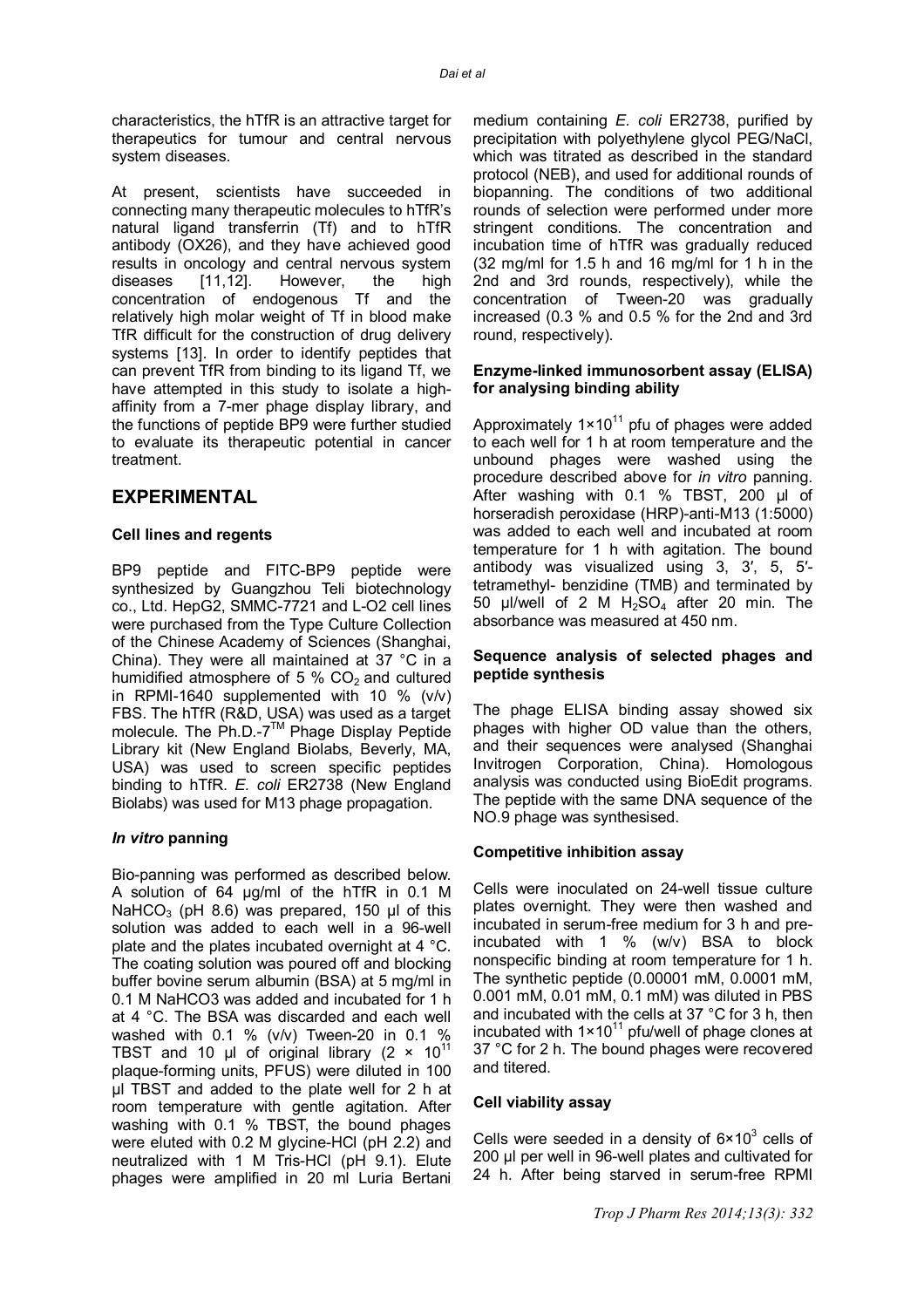1640 with 0.4 % (v/v) FBS for 24 h, the cells were treated with serially diluted peptide BP9 (0.00001 mM, 0.0001 mM, 0.001 mM, 0.01 mM, 0.1 mM) for 48 h and peptide BP9 (0.001 mM) for different time (6 h, 12 h, 18 h, 24 h, 30 h, 36 h, 42 h and 48 h). The viability of cells was determined by the MTT assay. MTT (20 μl) was added to each well and incubated with the cells for 4 h. To it was added 150 μl/well of dimethyl sulfoxide (DMSO) to dissolve the crystals. Finallt, the absorbance was measured at 490 nm to determine the number of viable cells.

#### **EGFP–BP9 and EGFP production and purification**

The pEGFP-N1 was used as the template. The forward primer was designed as 5'- GGAATTCCATATGCATCACCACCACCACCAC GTGAGCAAGGGCGAGGAGCT-3' with *Nde*Ⅰ and histidine-tagged(underline), and the reverse primer was 5'-CCGGAATTCTTAAGAACGATTA TGCAGATGAGCCTTGTACAGCTCGTCCATGC C-3' with short peptide coding region, terminator and *EcoR* I (underline). The EGFP-BP9 gene was amplified by PCR. The PCR reactions were carried out for 30 cycles: 94 °C, 1 min; 58 °C, 45 sec; and 72 °C, 1 min. After being digested by *Nde* I and *EcoR* I, the EGFP-BP9 fragment was subcloned into *Nde* I-*EcoR* I sites of pET-22b, generating the recombinant plasmid pET-22b/EGFP-BP9. Then, the plasmids were transformed into BL21/DE3 *E. coli* and expression was induced for 4 h with 1 mM isopropylthio-β-D-galactoside (IPTG) when the cell culture reached a density of  $OD_{600} = 0.6$ . The induced cells were harvested and lysed by sonication in binding buffer (1×PBS). Cell lysates were passed over a HisTrap nickel column. The column was washed with wash buffer (1×PBS, 30 mM imidazole, pH 7.2) and eluted using an imidazole gradient (1×PBS, 90, 120, 150 mM imidazole, pH 7.2). Purified EGFP and BP9 fusion EGFP were equally fluorescent, indicating that the EGFP-BP9 fusion proteins had the correct conformation and were active in *E. coli*. The purified protein was further assayed by SDS/PAGE, followed by Coomassie staining and Western blot analysis with an EGFP monoclonal antibody (1:500). Protein concentrations were determined with a Pierce BCA Protein Assay Kit (Thermo scientific, 3747 N. Meridian Rd., Rockford, IL 61101 USA) with bovine serum albumin as a standard. The purified EGFP fusion protein was aliquoted in PBS and stored at -80  $^{\circ}$ C.

#### **Binding of the recombinant protein EGFP– BP9**

HepG2 and SMMC-7221 cells  $(1 \times 10^5)$  were inoculated in 24-well tissue culture plates. The dishes were washed and incubated in serum-free RPMI-1640 at 37 °C for 1 h. His-EGFP-BP9 fusion proteins (8 μM) were added to the culture medium and incubated at 37 °C for the indicated time. The cells were washed with PBS to remove non-specific extracellular proteins bound to the cell surface. The cells were suspended in PBS and observed by fluorescence microscope (IX 81,Olympus Corporation, Japan).

#### **Localisation of the recombinant protein EGFP–BP9**

HepG2, SMMC-7221 and L-O2 cells were grown on 15 mm glass-bottom dishes to 50 – 75 % confluence. The dishes were washed and incubated in serum-free RPMI-1640 at 37 °C for 1 h. Histidine-tagged EGFP-BP9 (8 μM) was applied to the cells in serum-free RPMI-1640 at 37 °C for 1 h. The cells were washed with PBS, then fixed in 4 % (v/v) formaldehyde for 20 min at room temperature, and stained for 30 min with 4', 6-diamidino-2-phenylindole (DAPI) to visualise the nuclei. The dishes were mounted in antifade medium. Then cells were then viewed under confocal microscopy (LSM 700, Carl Zeiss Inc., Germany).

### **Statistical analysis**

All data were presented as mean ± SEM. All statistical analyses were performed using GraphPad Prism software, version 5.01. Comparison of parameters among two groups was made by Student's test, while one-way ANOVA followed by Tukey's multiple comparison test was used for multiple comparison data. The differences were considered to be significant at *p*  $< 0.05$ .

## **RESULTS**

#### **Selection of specific hTfR-binding phage clones**

In this study,  $Ph.D.-7<sup>TM</sup>$  Phage Display Peptide Library was used to isolate phages that could specifically bind to hTfR. As shown in Table 1, both phage titre and recovery efficiency were significantly increasing after each round of panning. After three rounds of panning, recovery efficiency was 48-fold higher (from  $2.56 \times 10^{-5}$  to  $3.3 \times 10^{-7}$ ) than that of the first round, suggesting that the phage clones specifically bound to hTfR were successfully enriched. In order to identifi the binding ability of selected phage clones,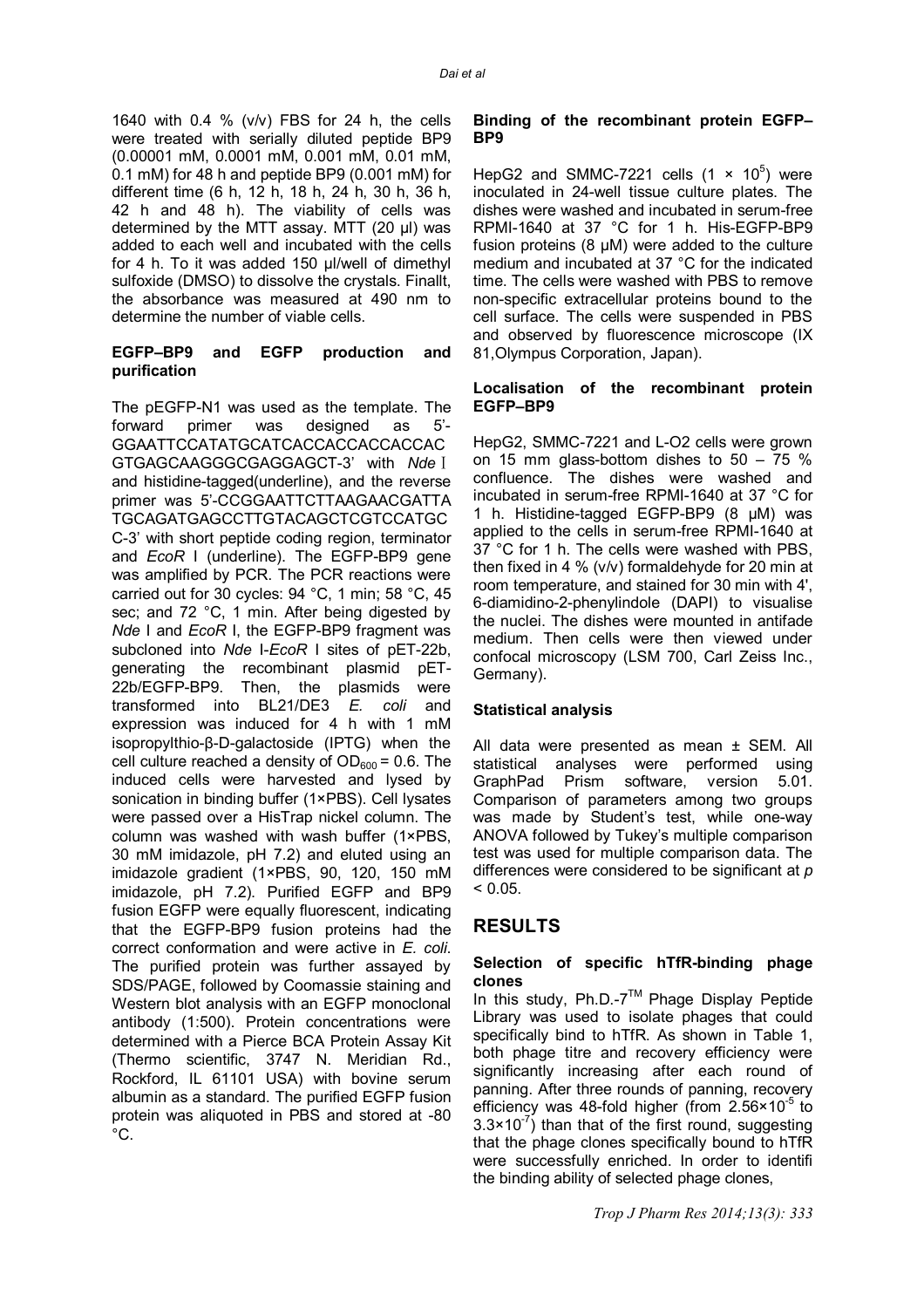

#### **Table 1:** Enrichment of phages for each round of selection from the phage display library

**Figure 1:** Appraisal of twenty phage clones' binding ability by ELISA. The blocking buffer without hTfR was used as negative control. Data presented are the mean O.D. values ( $\pm$ S.D.) of triplicate samples;  $*$  p < 0.05,  $*$   $*$  p < 0.01,  $* * p < 0.001$  versus blocking buffer sample

| Phage no        | Peptide no                                   | Seugence <sup>a</sup><br>$(N-C)$ | Similarities to Tf | <b>Theoretical PI</b> | <b>GRAVY</b> |
|-----------------|----------------------------------------------|----------------------------------|--------------------|-----------------------|--------------|
| P <sub>3</sub>  | BP <sub>3</sub>                              | <b>HAIYPRH</b>                   | 0.0014327          | 8.76                  | $-1.071$     |
| P <sub>6</sub>  | BP <sub>6</sub>                              | <b>FLHSAGS</b>                   | 0.0042980          | 6.74                  | 0.457        |
| P <sub>9</sub>  | BP <sub>9</sub>                              | <b>AHLHNRS</b>                   | 0.0042980          | 9.81                  | $-1.371$     |
| P <sub>11</sub> | <b>BP11</b>                                  | VPRSMEM                          | 0.0042980          | 5.97                  | $-0.343$     |
| P <sub>15</sub> | <b>BP15</b>                                  | <b>HENQTRQ</b>                   | 0.0014327          | 6.75                  | $-3.200$     |
| P <sub>20</sub> | <b>BP20</b>                                  | <b>MPVPRLL</b>                   | 0.0042980          | 9.50                  | 0.857        |
|                 | ${\mathsf Tf}_{651\text{-}657}^{\mathsf{b}}$ | <b>FRSETKD</b>                   |                    | 6.07                  | $-2.014$     |
| $     -$        | Tf                                           | $h =$                            |                    | 6.81                  | $-0.377$     |

|  |  | Table 2: Amino acid sequences of specific hTfR-binding peptides and compare with Tf |
|--|--|-------------------------------------------------------------------------------------|
|  |  |                                                                                     |
|  |  |                                                                                     |

*<sup>a</sup> Bold letters show the conserved motifs; <sup>b</sup>One segments of Tf that shows partial homology with the peptides of the selected phage clones.*

twenty independent phage clones which were randomly picked after the third panning were tested by ELISA. As shown in Fig 1, six clones had showed high bindng ability to hTfR (clones 3, 6, 9, 11, 15, 20) when compared to negative control, suggesting that they may have higher affinity for hTfR than the other clones. Then we selected the six clones for sequencing.

#### **DNA sequence analysis and property prediction of selected phage clones**

The hTfR binds to ligand transferrin (Tf) and provides iron to maintain cellular survival.

Therefore, the amino acid sequences of selected peptides were compared with the Tf. As shown in Table 2, most sequences consisted of basic amino acids. The phage clone P9 (peptide was named BP9) as well as P11 showed the highest sequence similarity to Tf (0.004298, PAM250 Matrix). They contain 2 identical amino acids (RS) to the peptide of the site 651-657 (FRSETKD) of Tf (Genebank ID AAB22049). In the physiological condition, BP9, BP11 and  $Tf_{651}$  $_{657}$  all carry the negative charges and they are all the  $\,$  hydrophilic peptides. Moreover, the the hydrophilic peptides. Moreover, the hydrophobic profile of BP9 was similar to the peptide  $Tf_{651-657}$ . Taken together, these data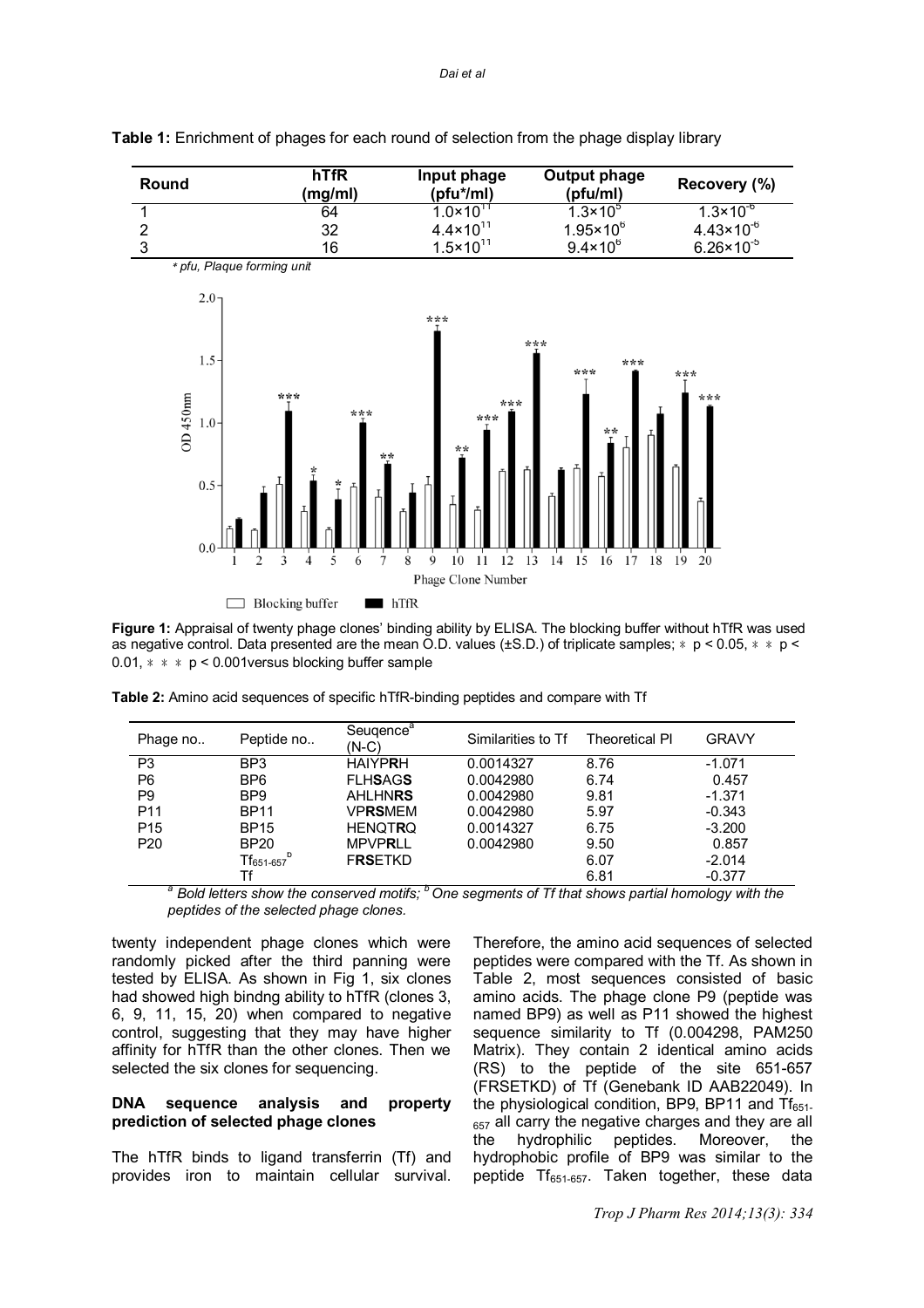suggest that the peptide BP9 sharing 2 identical amino acids to the ligand Tf may bind hTfR via electrostatic interactions and may interrupt hTfR binding to its ligand Tf. Consequently, the peptide BP9 was chosen for further study.

#### **Competitive inhibition assay and inhibition of cell proliferation**

A peptide competitive inhibition assay was performed to discover whether the synthetic peptide BP9 and the selected P9 phage clone (which displaying peptide BP9 sequence) competed for the same binding site. The BP9 peptide was used as the inhibitor of P9 phage clone. In this work, we chose the HepG2 and SMMC-7221 cells because both them are liver cancer cells and over-expressing TfR [14,15]. As shown in Fig 2A, with an increase in the concentration of BP9, the titre of the phages recovered from the HepG2 and SMMC-7221 cells decreased and the inhibition rate gradually increased. At 0.1 mM, the inhibition ratio for the binding of P9 phages to HepG2 and SMMC-7221 cells was approximate 67 % and 57 %, respectively, which demonstrated BP9 strongly inhibited the binding of P9 phages to HepG2 and SMMC-7221 cells. However, BP9 had no effect on the binding of the M13KE phages to HepG2 and SMMC-7221 cells. In addition, BP9 also had no effect on the binding of the P9 phages to L-O2 cells, which were normal liver cells and lack of TfR. The P9 phages binding to HepG2 and SMMC-7221 cells was mediated by BP9, indicating that they competed for the same site of TfR.

To determine whether BP9 could inhibit the proliferation of tumour cells, we had used an MTT assay to investigate the effects of BP9 on the proliferation of HepG2, SMMC-7221 and L-O2 cells. The starved cells were treated with various concentrations of BP9 for 48 h (Fig 2B) and 0.001 mM (Fig 2C) of BP9 for different time. BP9 had a dose-dependent and time-dependent inhibitory effect on the proliferation of HepG2 and SMMC-7221 cells. When the concentration of BP9 was 0.1mM, the inhibition ratio was approximate 70 % and 77 % for HepG2 and SMMC-7221 cells, respectively, and when the cells were treated with 0.001 mM of BP9 for 48 h, the inhibition ratio was approximate 85 % and 81 % for HepG2 and SMMC-7221 cells, respectively. However, BP9 had no effect on the L-O2 cells, implied that BP9 could target specifically with TfR and may interrupt TfR binding to its ligand Tf.

#### **EGFP–BP9 and EGFP production, purification and binding on tumour cells**

In order to further research whether the BP9 peptide could mediate other macromolecules to combine with TfR, the DNA sequence coding for peptide BP9 were fused with enhanced green fluorescence protein (EGFP) by PCR and inserted into expressing vector *pET-22b*. After expression and purification, EGFP-BP9 fusion protein was obtained. The purified products were analysed by SDS-PAGE and Western blot test (Fig 3A). The EGFP fusion proteins migrated at the expected sizes.

To confirm whether EGFP-BP9 purified under the above-mentioned conditions could bind easily to tumour cells, a fluorescence microscope was used for direct observation. As shown in Fig 3B, the fluorescence was readily detected in the HepG2 and SMMC-7221cells treated with EGFP-BP9, whereas the control EGFP failed under the same condition. Therefore, the EGFP-BP9 possessed cellular binding ability to tumour cells. To investigate whether the EGFP-BP9 could bind to the cells over-expressing TfR and gain entry via the endocytic pathway, HepG2, SMMC-7221 and L-O2 cells were examined by confocal microscopy. As shown in Fig 3C, the HepG2 and SMMC-7221 cells showed bright green fluorescence staining around the cell membrane. However, the L-O2 cells with lack of TfR only showed blue fluorescence background staining. These results suggested that EGFP-BP9 had selectivity and specificity abilities to HepG2 and SMMC-7221 cells which over-expressing TfR.

## **DISCUSSION**

Drug-resistant metastatic tumours and side effects are major limitations of conventional cancer therapy, such as irradiation and chemotherapy [16,17], necessitating the search for novel tumour-targeting agents. Transferrin receptors over-expressed in tumour cells, therefore, use the transferrin receptor as a target and the phage display technique to screen and obtain the transferrin receptor-specific binding short peptides, which may be expected to become the new tumour-targeting molecules.

In the present work, we used a Ph.D.- $7<sup>TM</sup>$  phage display library to screen TfR special binding peptides. In the process of the selection, screening conditions were gradually strict, the TfR concentration was gradually reduced, the Tween-20 concentration was gradually increased, and the elution time was extended. Through three rounds of selection, the phage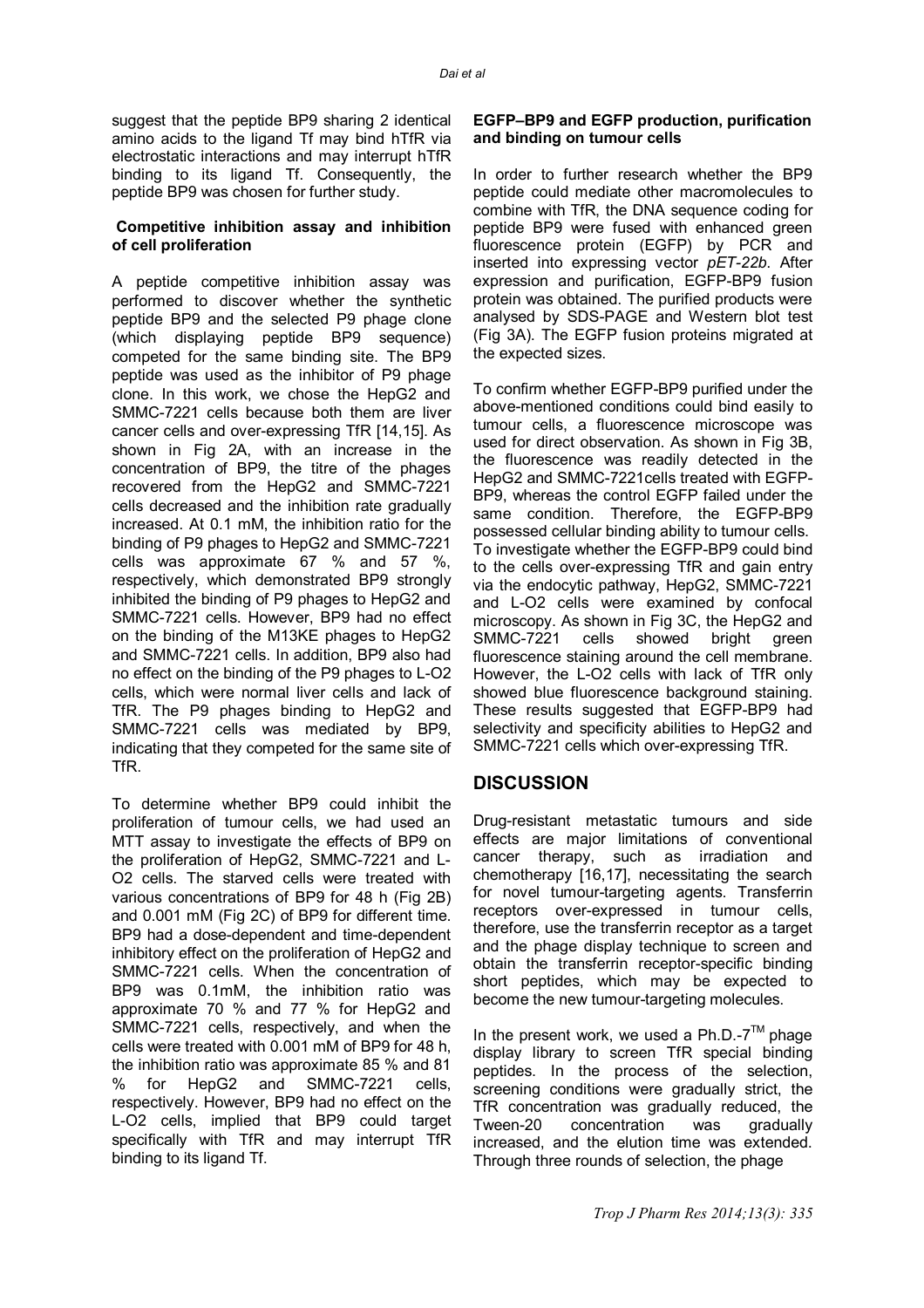

**Figure 2:** Competitive inhibition assay and inhibition of cells' proliferation. (A) Competitive inhibition assay of the P9 phage clone binding to the cells by the synthetic peptide BP9  $(□ = HepG2$  cells/peptide BP9/P9 phage,  $\triangle =$ SMMC-7221 cells/peptide BP9/P9 phage, ◇ = HepG2 cells/peptide BP9/M13 phage, ○ = SMMC-7221 cells/peptide BP9/M13 phage, ■ = L-O2 cells/peptide BP9/P9 phage). (B) Concentration dependent inhibition of peptide BP9 on the proliferation of cells  $\Box$  = HepG2 cells,  $\triangle$  = SMMC-7221 cells,  $\diamond$  = L-O2 cells). (C) Time dependent inhibition of peptide BP9 (0.001 mM) on the proliferation of cells ( $\Box$  = HepG2 cells,  $\triangle$  = SMMC-7221 cells,  $\diamond$  = L-O2 cells). The independent experiments were repeated four times. Data presented are the mean absorbance (±S.D.) of four samples.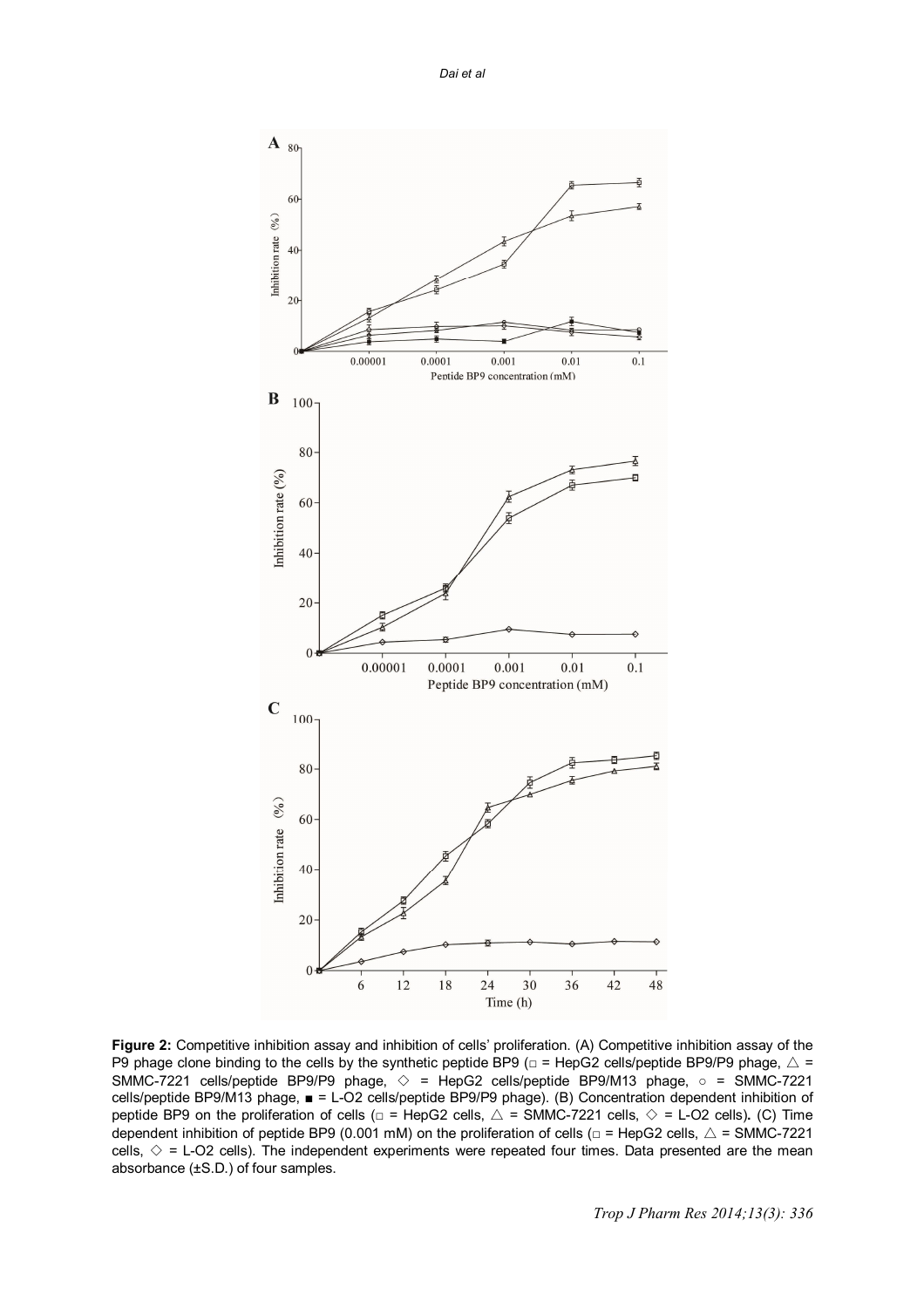*Dai et al*



**Figure 3:** (A) SDS-PAGE and Western blot analyses of purified His-EGFP-BP9 fusion protein. Left panel, Coomassie Blue staining SDS-PAGE gel (Lane M, Molecular markers; lane 1, 2, purified His-EGFP-BP9; lane 3, 4, purified control His-EGFP); right panel, Western blot using anti-EGFP antibody; (B) Binding of EGFP-BP9 fusion protein on tumour cells. Cells were observed by fluorescence microscopy (Magnification  $\sim$  × 100). (C) Localisation of EGFP–BP9 fusion protein on tumour cells. Cells were observed by confocal laser microscopy (Magnification  $\sim$   $\times$  40).

clone P9 showed the highest affinity to TfR, examined by ELISA. A peptide competitive inhibition assay showed that when the synthetic peptide was pre-incubated with HepG2 and SMMC-7221 cells, the binding of phage P9 to cells was inhibited in a dose-dependent manner. Cell viability assay also had showed that BP9 could inhibit the proliferation of the HepG2 and SMMC-7221 cells.

In order to further research whether the P9 phage display seven peptide can mediate other macromolecules to combine with TfR, P9 gen were fused with EGFP and connected to *pET-22b*. After expression and purification, EGFP-BP9 fusion protein was obtained. Through fluorescence microscopy, we found that EGFP-BP9 could bind to HepG2 cells and SMMC-7221 cells. However, the control groups could not. Further confocal laser microscopy was used to observe the localisation, we found fluorescence distributed mainly around the cell membrane, but we did not see the obvious cell plasma positive. These results show that the EGFP-BP9 fusion protein can combine with TfR on HepG2 cells

and SMMC-7221 cells, and that BP9 has the ability to mediate other molecules to bind to TfR.

## **CONCLUSION**

This study describes an *in vitro* panning process used to select a peptide (designated BP9) capable of specifically binding to TfR. Peptide BP9 can inhibit the proliferation of the tumour cells over-expressing TfR and the DNA sequence coding for peptide BP9 is also able to target a macromolecule (EGFP) to combine with TfR. This suggests that the peptide BP9 may possess potential applications in cancer therapy.

## **ACKNOWLEDGMENT**

This work was supported by a grant from the Guangzhou Science and Technology Project (2010Y1-C541) and 211 Project. The first two named authors contributed equally to this work and should be considered co-first authors.